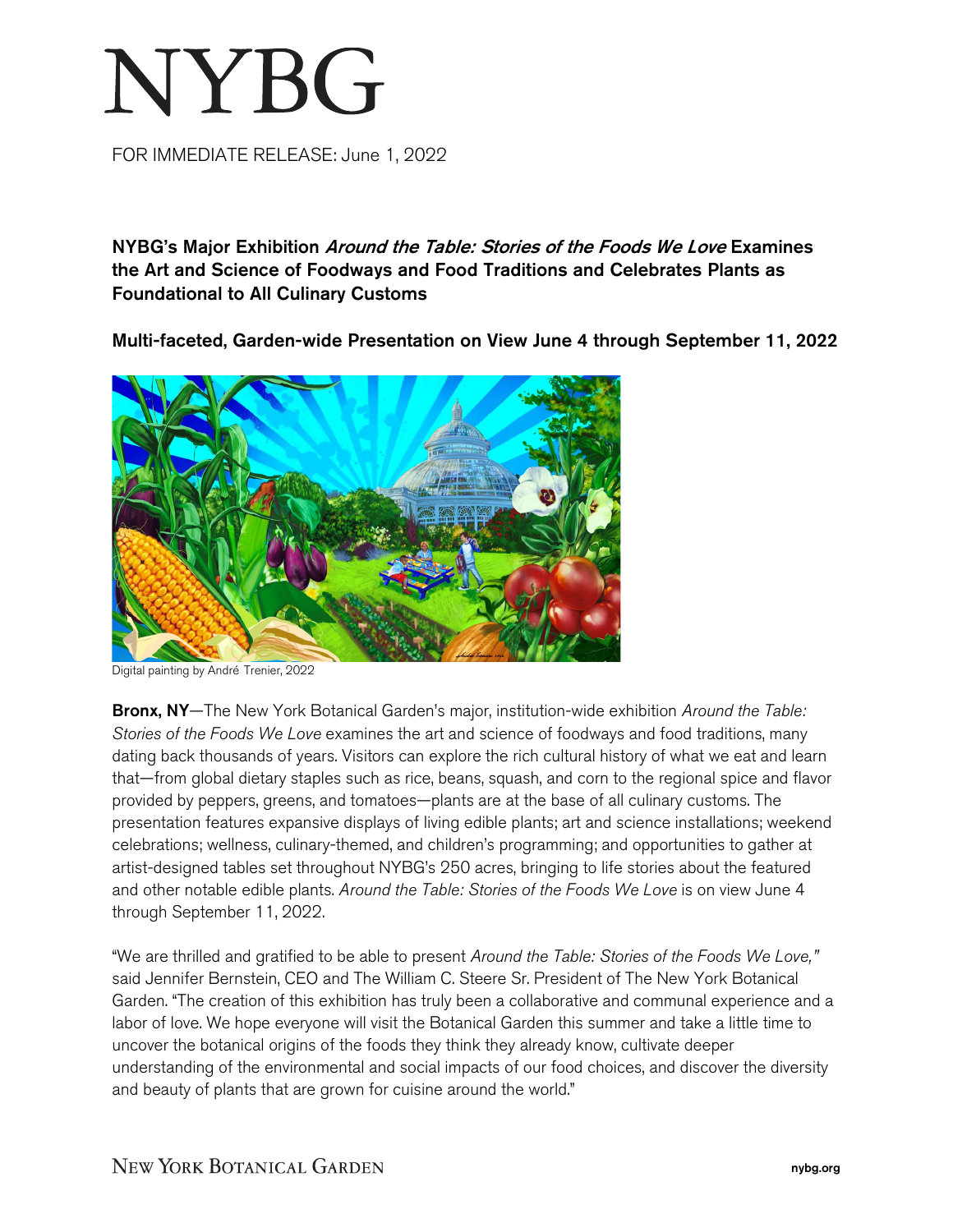## Displays of Living Edible Plants at the Enid A. Haupt Conservatory

Showcasing hundreds of varieties of edible plants, including peppers, squash, cabbage, beans, grains, corn, banana, sugarcane, taro, and breadfruit, three installations in and around the Haupt **Conservatory** beckon visitors to explore the diversity and beauty of food plants grown around the world.

- In the Conservatory's Seasonal Exhibition Galleries, a wide assortment of edible herbaceous plants and fruit-bearing trees flourishing in containers, entwined in overhead trellises, and reaching skyward from green walls ideal for compact urban spaces inspire appreciation of the plants that nourish us.
- The Conservatory Courtyards offer an array of familiar and surprising edible plants from across the globe—from dietary staples of the tropical regions of the world, including rice, taro, and banana, to crops suited to arid regions of the globe, including figs, citrus, and pearl millet. Peppers and tomatoes and other nightshades, grapes and olives, a gourd trellis, and a spirits garden featuring plants used in the creation of beer, wine, and liquors round out this diverse display.
- A portion of the Botanical Garden's **Conservatory Lawn** is transformed into an undulating field of dwarf sorghum and barley, traditional grains well-suited to NYBG's climate, allowing observation of the sowing, nurturing, harvesting, and replanting processes of these foundational food plants over the course of the exhibition.

## African American Garden at the Edible Academy

Curated by Dr. Jessica B. Harris, America's leading scholar on the foods of the African Diaspora, African American Garden: Remembrance & Resilience celebrates African American food and gardening histories and the contributions of essential plants to American foodways. Dr. Harris has worked with historians, heritage seed collectors, and NYBG's Edible Academy staff to present a sequence of eight garden beds arranged in a semi-circle that celebrate African American food and gardening histories and their ongoing contributions to America's plant and food culture. The experience also includes an orientation center, shaded seating areas, and a Hibiscus Drink Station designed by scenic designer Lawrence E. Moten III, whose include Broadway's *Chicken & Biscuits*. The *African American Garden* also features a Poetry Walk curated by Cave Canem Foundation, the premier home for Black poetry, committed to cultivating the artistic and professional growth of African American poets.

## Art and Science Installations Throughout the Garden

After a call for artists that resulted in many impressive submissions, The New York Botanical Garden selected 30 local artists, living or working in the Bronx, to design and create tables that explore central themes from *Around the Table*. On display across the Botanical Garden's 250 acres, the artistdesigned tables incorporate notable food plants, highlighting the plants' history and cultural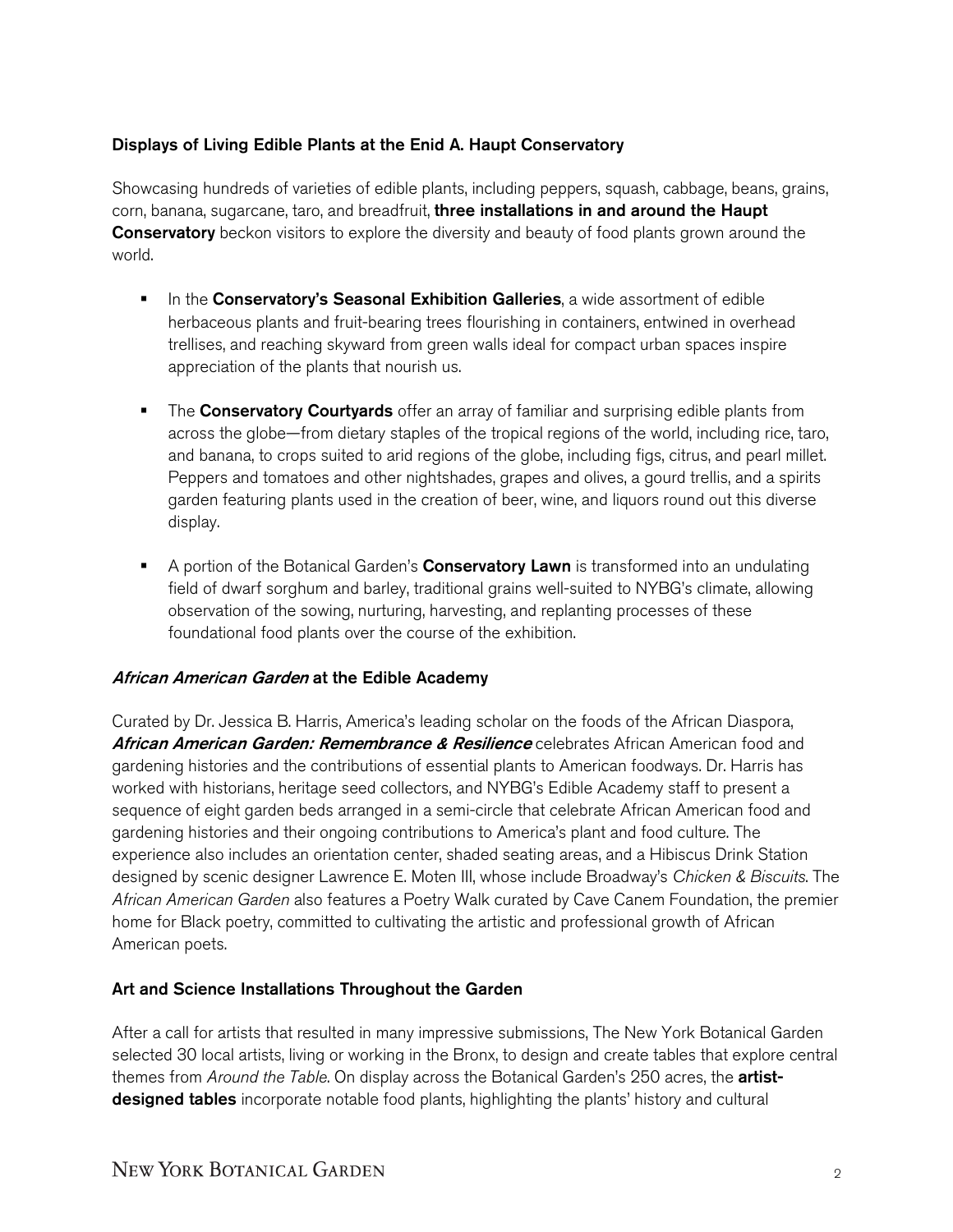significance as well personal stories of food traditions and celebrations. The tables and accompanying interpretation encourage sitting, sharing, and storytelling. Visitors are prompted to learn more via the Bloomberg Connects mobile application, and at select tables, to create artworks or tell their own food stories.

In the LuEsther T. Mertz Library Building Art Gallery, visitors can examine the social and cultural impacts of the American food system through displayed works by contemporary Colombian-American artist Lina Puerta in *Lina Puerta: Accumulated Wisdom*. Puerta celebrates and acknowledges the essential, often invisible, role of farmworkers, the relationship between nature and the human-made, and ancestral knowledge in mixed-media sculptures, installations, collages, handmade paper paintings, and wall hangings that incorporate materials ranging from textiles and handmade paper to found, personal, and recycled objects.

Launched in 2021, NYBG's Bronx Foodways Oral Histories Project is a multiyear effort to collect, record, and archive personal food narratives from Bronx urban farmers and gardeners who focus on community gardens as centers for food, heritage, community, and social justice—making them accessible to the public. Each year, The New York Botanical Garden commissions two public murals celebrating the gardens and farmers from the Oral Histories Project. As part of the *Around the Table* exhibition, celebrated **Bronx-based artist André Trenier** is creating the initial murals. In NYBG's Arthur and Janet Ross Gallery, . . . la tierra es nuestro alimento/the land is our nourishment presents oral history videos and photos of Bronx gardens taken by students from the Bronx Documentary Center as well as highlights Trenier's murals.

Also in the Mertz Library Building, the creativity and ingenuity of plant scientists and plant-based chefs is exhibited, revealing the science—and art—of agriculture and cuisine. In **Sowing Resilience: Origins** and Change in Agriculture in the Elizabeth Britton Science Gallery, visitors learn how scientific knowledge from both ancient and recent pasts—traditional and Indigenous methods of agriculture to new genetic technologies—can provide insight into creating a more resilient food system to feed the growing planet in the face of the climate crisis and other environmental challenges. The work of NYBG scientists and others highlights how far domesticated plants have come from their origins and the importance of conserving crop biodiversity into the future. In the Rondina and LoFaro Gallery, **Steam**, Sear, Sauté: 150 Years of American Vegetarian Cookbooks showcases 19th- and 20th-century plant-based cookbooks from the LuEsther T. Mertz Library's William R. Buck Cookbook Collection, as well as colorfully illustrated seed catalogs, to highlight the ways home chefs' relationships to vegetables have changed through time. **Recipe Roundtable** in the Nathaniel Lord Britton Science Rotunda offers visitors an interactive opportunity to connect with *Around the Table* exhibition content by responding to various prompts calling for drawings of favorite veggies to reflections on culturally significant plants and ingredients to be recorded on recipe cards, which are then displayed throughout the Rotunda.

# Bountiful Programming for All Ages

Visitors to *Around the Table: Stories of the Foods We Love* can enjoy diverse and engaging public programming for all ages. Highlights include artist-designed table tours, food demonstrations, children's activities, themed weekend celebrations, and more.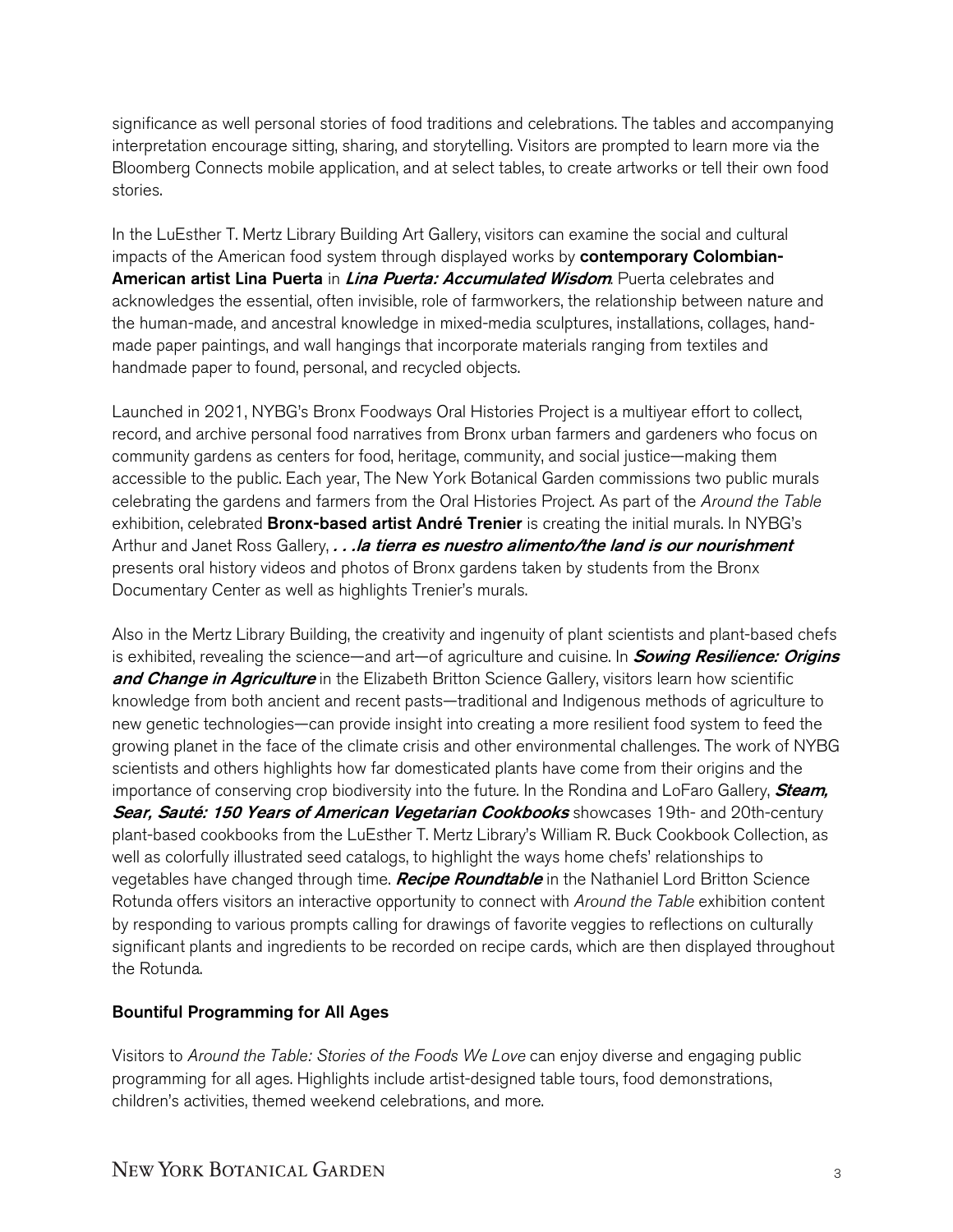On Saturday, June 18, 10 a.m.–12 p.m., a **symposium,** *A Seat at the Table*, includes two compelling sessions exploring how Black farming informs American history and culture in New York City and across the country:

- **IF** In "Celebrating the African American Farmer," Natalie Baszile, author of the 2021 anthology *We Are Each Other's Harvest,* joins Dr. Jessica B. Harris, food historian and scholar, for a conversation in Ross Hall. Their wide-ranging dialogue covers topics from the historical perseverance and resilience of Black farmers and their connection to the American land, to the generations of farmers who continue to farm despite systemic discrimination and land loss.
- "Stories from the Farm," moderated by farmer, urban gardener, food advocate, activist, and NYBG Trustee Karen Washington, is a multigenerational panel discussion devoted to stories of Black farmers from many historical perspectives: North and South, Upstate New York and the Bronx, sharecroppers to family growers and urban farmers. Panelists including "chefarmer" Matthew Raiford and farmer/cultural anthropologist Dr. Gail Myers give historical and contemporary context for Black farmers' contributions to communities and food justice movements in urban and rural America.

Each week during *Around the Table,* Wellness Wednesdays serves up the NYBG Farmers Market, food demonstrations, and health and wellness activities.

**Offerings at the Edible Academy** include food demonstrations and tastings, participatory gardening activities, , and food-themed celebration weekends such as Totally Tomatoes throughout the run of the exhibition.

In "Around the Kids' Table," guided by Everett Children's Adventure Garden Explainers, children and their families tell stories about the foods that are most meaningful to them and enjoy exhibition-related writing, art, and nature-based activities. A Story Walk showcases author Tony Hillery's children's book *Harlem Grown* (Simon & Schuster/Paula Wiseman Books, 2020)*,* about a community garden started by schoolchildren in an empty lot in Harlem, New York, in 2011 that has grown into a network of gardens throughout the city.

On select days, complementary exhibition programming includes "The Art of the Table," during which individual table artists engage with visitors in special activities such as demonstrations, group painting, or storytelling.

## About the Exhibition Advisory Committee

The New York Botanical Garden engaged advisors with expertise in documenting recipes and food histories, edible gardening past and present, food justice and food insecurity, global and local foodways, nutrition, the science of edible plants, and the visual arts to join a committee and participate in the development of *Around the Table: Stories of the Foods We Love.* Members include: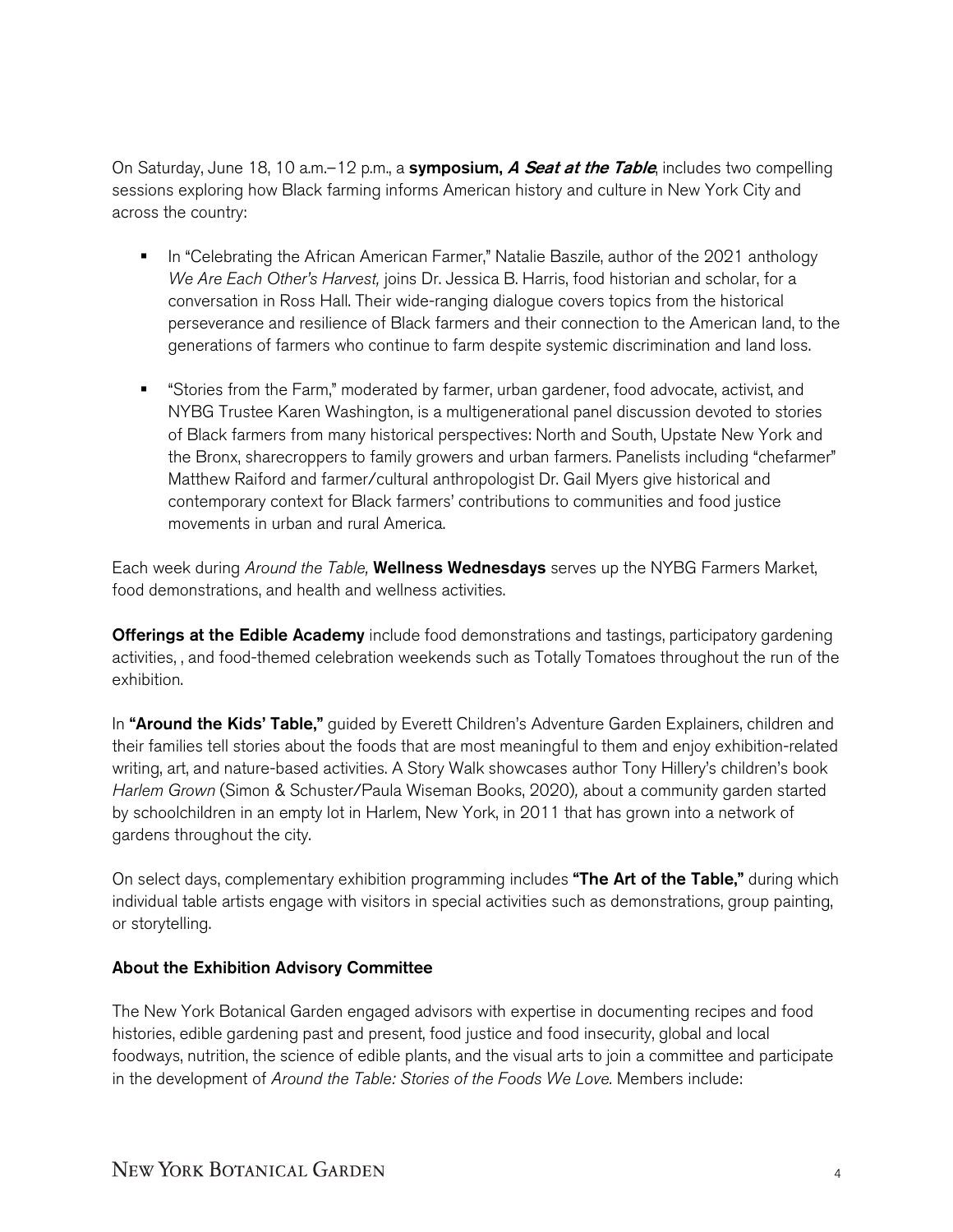- **The Toby Adams, Gregory Long Director of the Edible Academy, The New York Botanical Garden**
- **Journei Manzayila Bimwala, leader and co-chair, Foodway at Concrete Plant Park**
- Garrett Broad, Ph.D., Associate Professor of Communications and Media Studies, Fordham University, and author of *More Than Just Food: Food Justice and Community Change*  (University of California Press, 2016)
- Kate Gardner Burt, Ph.D., R.D., assistant professor, DPD Director, and Undergraduate Program Director, the Dietetics, Foods, and Nutrition Program at Lehman College, City University of New York
- Ursula Chanse, Director of Bronx Green-Up and Community Horticulture, The New York Botanical Garden
- **Winston Chiu, chef and co-founder, Rethink Food NYC, Inc.**
- Von Diaz, documentary producer, author of *Coconuts & Collards: Recipes and Stories from Puerto Rico to the Deep South* (University Press of Florida, 2018), and recipe and essay contributor to *The New York Times*, *The Washington Post*, *Bon Appétit*, *Food & Wine*, *Eater*, and *Epicurious*
- Sheryll Durrant, urban farmer, educator, and food justice advocate; Food and Agriculture Coordinator for New Roots Community Farm, and resident manager of Kelly Street Garden in the South Bronx
- **Jessica B. Harris, Ph.D., America's leading expert on the food and foodways of the African** Diaspora, author of 12 critically acclaimed cookbooks, and 2020 James Beard Lifetime Achievement Award recipient
- **Mohammed Mardah, chairman, the African Advisory Council to the Bronx Borough President,** and co-founder and executive director of Africans Help Desk
- Alex McAlvay, Ph.D., Kate E. Tode Assistant Curator in the Institute of Economic Botany, The New York Botanical Garden
- **EXECT** Lauren Mohn, Ph.D., Visiting Assistant Professor of Environmental Studies, Swarthmore College
- **Dario Mohr, New York-based educator and interdisciplinary artist who creates interactive** sanctuary experiences, and founder and director, AnkhLave Arts Alliance, Inc.
- Gary Paul Nabhan, internationally celebrated nature writer, agrarian activist, and ethnobiologist who works to conserve the links between biodiversity and cultural diversity
- **Henry Obispo, founder and CEO of Born Juice and ReBORN Farms**
- **Example 2** Lina Puerta, mixed-media contemporary artist whose work has been exhibited at the Ford Foundation Gallery, El Museo del Barrio, Wave Hill, and 21c Museum Hotels, and who recently completed an artist residency and exhibition at the Sugar Hill Children's Museum of Art & **Storytelling**
- Michael Purugganan, Ph.D., Silver Professor of Biology and former Dean of Science at New York University

# About The New York Botanical Garden

Founded in 1891, The New York Botanical Garden is the most comprehensive botanical garden in the world and an integral part of the cultural fabric of New York City, anchored in the Bronx. Visitors come to the Garden to connect with nature for joy, beauty, and respite, and for renowned plant-based exhibitions, music and dance, and poetry and lectures. Innovative children's education programs